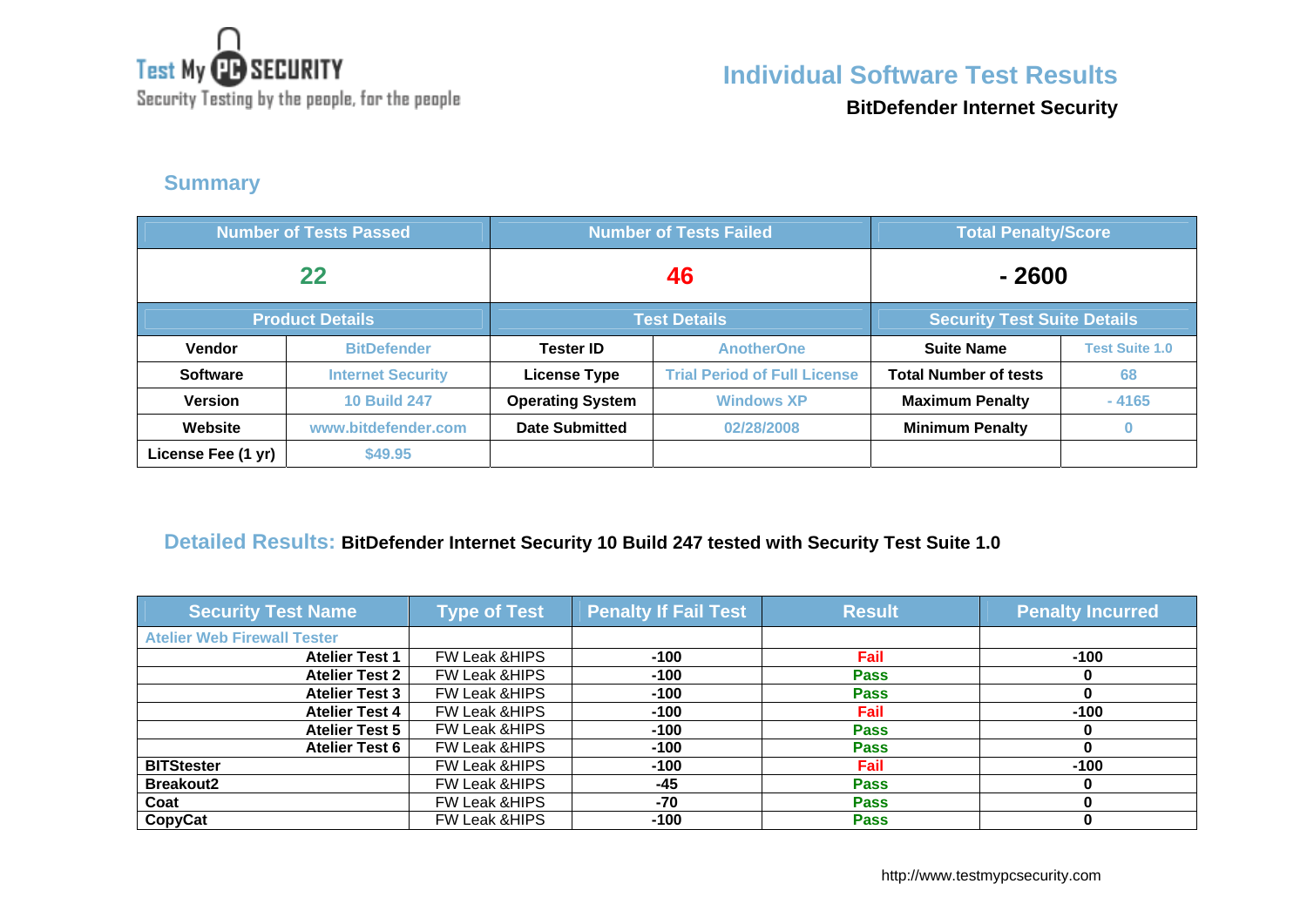

Security Testing by the people, for the people

## **Individual Software Test Results**

### **BitDefender Internet Security**

| <b>Security Test Name</b> | <b>Type of Test</b>      | <b>Penalty If Fail Test</b> | <b>Result</b> | <b>Penalty Incurred</b> |
|---------------------------|--------------------------|-----------------------------|---------------|-------------------------|
| <b>CPIL Suite</b>         |                          |                             |               |                         |
| Test 1                    | <b>FW Leak &amp;HIPS</b> | $-100$                      | Fail          | $-100$                  |
| Test 2                    | FW Leak & HIPS           | $-100$                      | Fail          | $-100$                  |
| Test 3                    | FW Leak & HIPS           | $-100$                      | Fail          | $-100$                  |
| <b>Comodo ICMP</b>        |                          |                             |               |                         |
| <b>ICMP Test 1</b>        | <b>FW Leak Only</b>      | $-100$                      | <b>Pass</b>   | 0                       |
| <b>ICMP Test 2</b>        | FW Leak Only             | $-100$                      | <b>Pass</b>   | $\mathbf 0$             |
| <b>DNStest</b>            | <b>FW Leak Only</b>      | $-45$                       | Fail          | $-45$                   |
| <b>DNStester</b>          | FW Leak Only             | $-45$                       | Fail          | $-45$                   |
| <b>Delete Volume</b>      | <b>HIPS Only</b>         | $-45$                       | Fail          | $-45$                   |
| <b>FireHole</b>           | FW Leak &HIPS            | $-100$                      | Fail          | $-100$                  |
| <b>FPR</b>                |                          |                             |               |                         |
| and CPIL Test 1           | FW Leak & HIPS           | $-100$                      | Fail          | $-100$                  |
| and CPIL Test 2           | FW Leak & HIPS           | $-100$                      | Fail          | $-100$                  |
| and CPIL Test 3           | FW Leak & HIPS           | $-100$                      | Fail          | $-100$                  |
| and Wallbreaker Test 1    | FW Leak & HIPS           | $-25$                       | Fail          | $-25$                   |
| and Wallbreaker Test 2    | <b>FW Leak &amp;HIPS</b> | $-25$                       | Fail          | $-25$                   |
| and Wallbreaker Test 3    | FW Leak &HIPS            | $-25$                       | Fail          | $-25$                   |
| and Wallbreaker Test 4    | FW Leak & HIPS           | $-25$                       | Fail          | $-25$                   |
| and PCFlank               | FW Leak &HIPS            | $-100$                      | Fail          | $-100$                  |
| <b>Ghost</b>              | FW Leak &HIPS            | $-50$                       | <b>Pass</b>   | $\mathbf{0}$            |
| Jumper                    | FW Leak &HIPS            | $-100$                      | Fail          | $-100$                  |
| <b>Keylogtest</b>         | <b>HIPS Only</b>         | $-100$                      | <b>Pass</b>   | $\mathbf 0$             |
| <b>KiLL</b>               | <b>HIPS Only</b>         | $-45$                       | Fail          | $-45$                   |
| LeakTest v 1.2            | FW Leak Only             | $-100$                      | <b>Pass</b>   | $\mathbf{0}$            |
| Osfwbypass                | <b>FW Leak &amp;HIPS</b> | $-100$                      | Fail          | $-100$                  |
| <b>PCFlank</b>            | <b>FW Leak &amp;HIPS</b> | $-100$                      | Fail          | $-100$                  |
| Runner                    | FW Leak & HIPS           | $-100$                      | Fail          | $-100$                  |
| <b>Spycar Suite</b>       |                          |                             |               |                         |
| <b>HKCU Run.exe</b>       | <b>HIPS Only</b>         | $-10$                       | <b>Pass</b>   | 0                       |
| <b>HKCU RunOnce.exe</b>   | <b>HIPS Only</b>         | $-10$                       | <b>Pass</b>   | $\mathbf 0$             |
| HKCU_RunOnceEx.exe        | <b>HIPS Only</b>         | $-10$                       | Fail          | $-10$                   |
| HKLM_Run.exe              | <b>HIPS Only</b>         | $-10$                       | <b>Pass</b>   | 0                       |
| <b>HKLM RunOnce.exe</b>   | <b>HIPS Only</b>         | $-10$                       | <b>Pass</b>   | $\overline{\mathbf{0}}$ |
| HKLM_RunOnceEx.exe        | <b>HIPS Only</b>         | $-10$                       | Fail          | $-10$                   |
| IE-HomepageLock.exe       | <b>HIPS Only</b>         | $-10$                       | Fail          | $-10$                   |
| IE-KillAdvancedTab.exe    | <b>HIPS Only</b>         | $-10$                       | Fail          | $-10$                   |